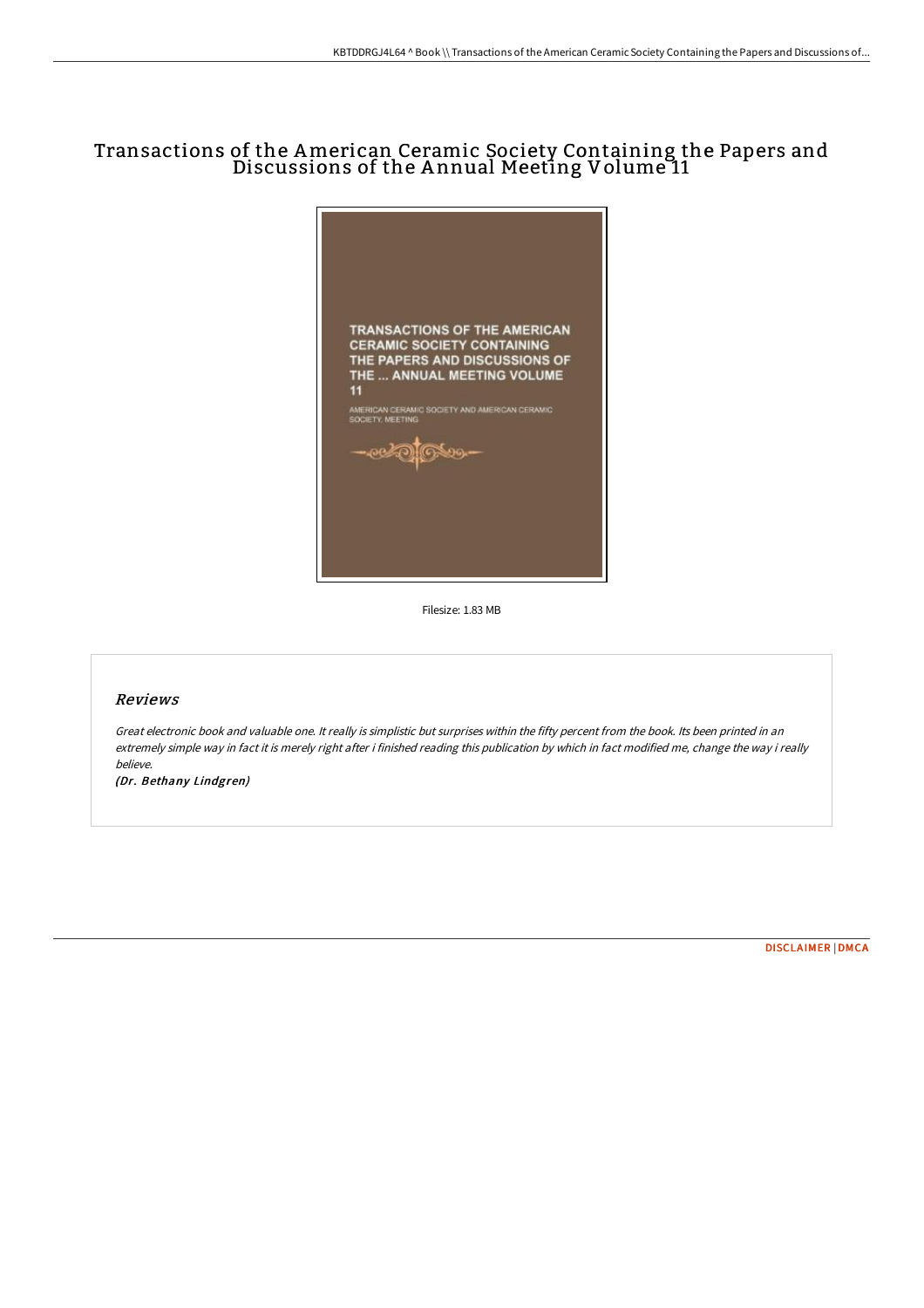### TRANSACTIONS OF THE AMERICAN CERAMIC SOCIETY CONTAINING THE PAPERS AND DISCUSSIONS OF THE ANNUAL MEETING VOLUME 11



RareBooksClub. Paperback. Book Condition: New. This item is printed on demand. Paperback. 140 pages. Dimensions: 9.7in. x 7.4in. x 0.3in.This historic book may have numerous typos and missing text. Purchasers can download a free scanned copy of the original book (without typos) from the publisher. Not indexed. Not illustrated. 1909 Excerpt: . . . and practice have, in a measure, confirmed this, but I must confess that just what was the cause, and where to find a reasonable explanation of this peculiar phenomena from a scientific standpoint, 1 am as vet unable to answer with certainty. CLARIFIERS, DECOLORIZERS, ETC. Regarding these materials, there is not much of importance to say from a physical standpoint, other than color. Arsenic, which is used as a clarifier, does increase the crushing strength somewhat, but it is seldom found in the finished metal in sufficient quantity to be noticeable, and the same is true of manganese. Cryolite, which is used sometimes as a clarifier, is of but little value, and is somewhat detrimental to the furnace or pots, owing to the liberation of fluorine. It would he of some value, could it be used in sufficient quantities to introduce enough alumina to be of importance, but this cannot be done without producing stones, or opal glass. One frequently hears the remark that a chemist or scientist is of no use in a glass factory. This, no doubt, in a measure is true, for it is seldom, if ever, that a chemist or scientist will be able to find a manufacturer or owner, who would for a moment think of wasting time or money in the consideration or adoption of the suggestions of such individuals, at least not until they are confronted with a situation that legend, sorcery, prejudice and guess work can not account...

 $\overline{\text{pos}}$ Read [Transactions](http://digilib.live/transactions-of-the-american-ceramic-society-con-8.html) of the American Ceramic Society Containing the Papers and Discussions of the Annual Meeting Volume 11 Online

Download PDF [Transactions](http://digilib.live/transactions-of-the-american-ceramic-society-con-8.html) of the American Ceramic Society Containing the Papers and Discussions of the Annual Meeting Volume 11